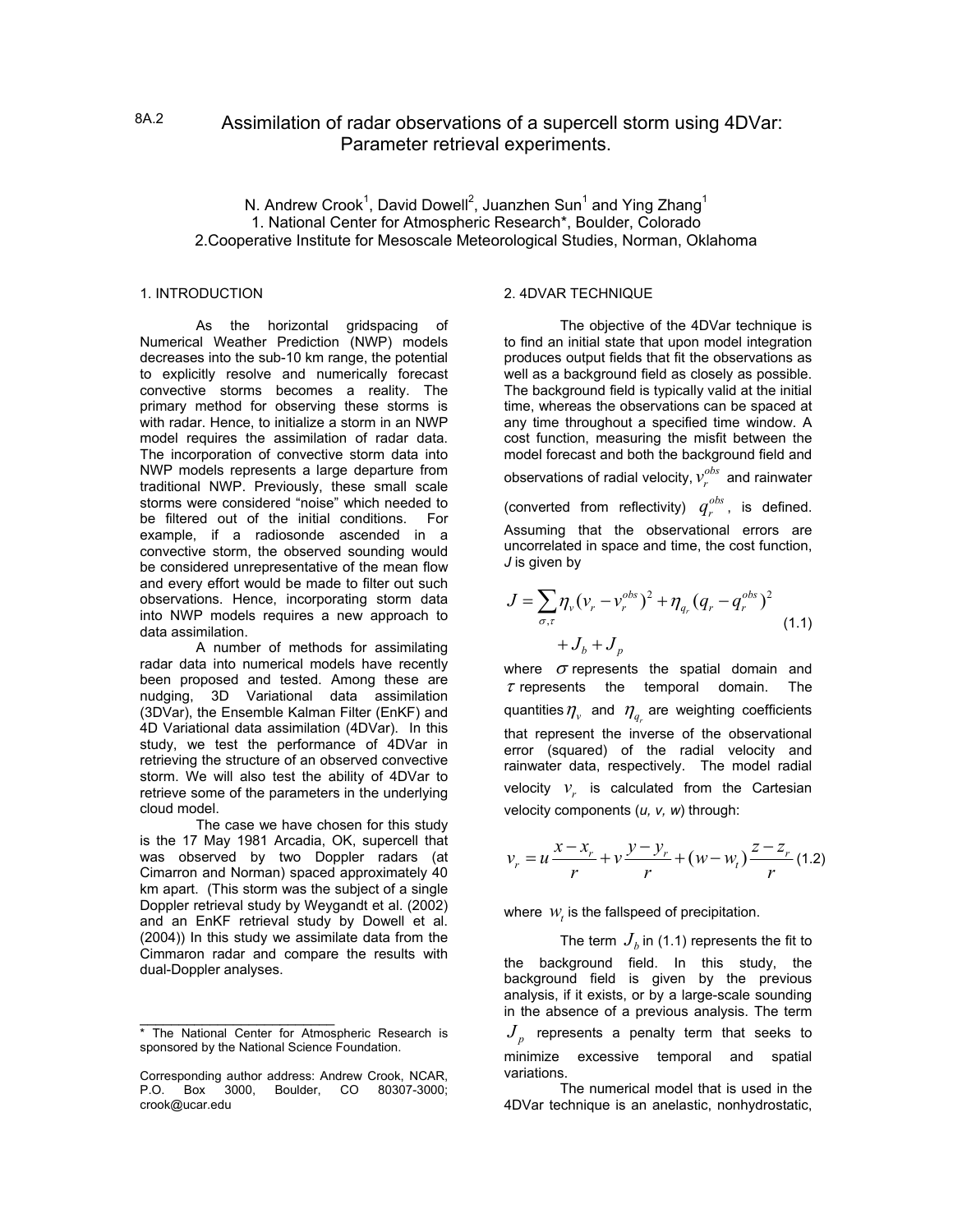storm-scale model (Sun and Crook, 1997). The prognostic variables include the three velocity<br>components, the perturbation liquid-water the perturbation potential temperature, rainwater mixing ratio, and total water mixing ratio. The horizontal/vertical gridspacing of the model is 2 km/500m

#### 3. DATA

For a detailed description of the Arcadia, OK dataset the reader is referred to Dowell and Bluestein (1997). Briefly, the storm was observed on 17 May 1981 by two Doppler radars (at Cimarron and Norman). The baseline between the two radars is approximately 40 km oriented in a NW-SE direction (Cimarron in the northwest). The reflectivity and radial velocity observations from both radars were interpolated in the horizontal to a Cartesian grid with a horizontal grid spacing of 2 km using a Cressman scheme. In the vertical, the data were left on their original constant elevation surfaces. In this study, only the first two radar volumes are assimilated, at  $t =$ 1630, 1634 CST.

The dual Doppler analysis was obtained by objectively analyzing the Norman and Cimarron data onto a Cartesian grid (same as the model grid) using a Cressman scheme with a radius of influence of 2000 m in the horizontal and 1000 m in the vertical. The wind field was synthesized with an iterative method that satisfies w=0 at the ground and storm top.

The sounding that is used to specify the large-scale environment is described in the paper by Dowell et al. (2002).

### 4. WIND FIELD RETRIEVAL

Fig. 1 shows the retrieved vertical velocity (contours) overlaid on the retrieved horizontal velocity field (vectors) at  $z = 2.25$  km. The time shown is 1634 CST, after the assimilation of two volumes of data from the Cimarron radar. For comparison, the velocity fields from the dual Doppler analysis are shown in the lower panel. The dual Doppler analysis shows the presence of two updraft cores; the stronger core to the south has a maximum vertical velocity of 11.3 m/s at 2.25 km. As can be seen the 4DVar analysis captures the southern updraft, with a  $w_{max}$  of 9.8 m/s at the same level. However, the northern updraft, which is admittedly a very transient feature in the dual Doppler analyses, is not captured with 4DVar.

5. PARAMETER RETRIEVAL The analyses from 4DVar have been compared against independent observations from the second radar at Norman as well as observations from a 444 meter tower that the storm passed over. The comparisons against the Norman observations were presented in Crook and Dowell (2003). Comparisons against the tower data will be shown at the Conference.



Figure 1. Vertical velocity (contours) overlaid on horizontal velocity vectors at  $z = 2.25$  km from 4DVar (top panel), and dual Doppler (lower panel). Time = 1634 CST.

One of the strengths of the 4DVar technique is its ability to retrieve not only the initial conditions of the underlying numerical model but also some of the parameters in that model. In this section we report on some early parameter retrieval experiments.

The first step was to test the sensitivity of the retrieved initial fields to a number of model parameters. The parameters examined were the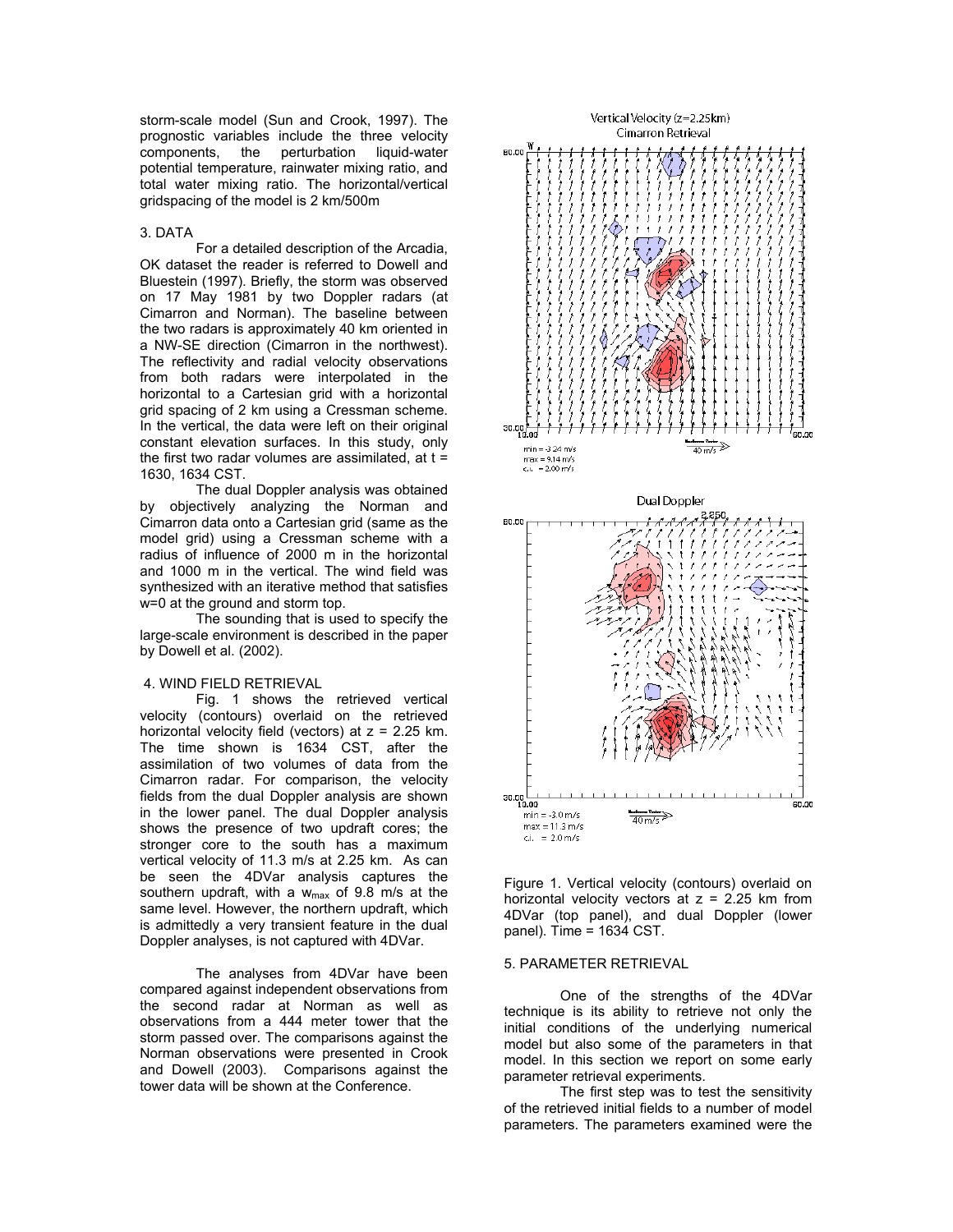diffusion coefficient, coefficient in the evaporation equation and the rainwater fallspeed. A series of assimilation experiments were performed with the parameters fixed during the run but varying between experiments. The final cost function (after 100 iterations) as well as the fit to the observations from the second radar was then examined for each experiment. It was found that the retrieved initial fields were relatively insensitive to the diffusion coefficient and evaporation coefficient. However, a strong sensitivity to the fallspeed parameter was found. The fallspeed in the Sun and Crook model is given by:

$$
W_t = F \left(\frac{p_o}{p}\right)^{0.4} q_r^{0.125} \tag{1.3}
$$

where the parameter  $F \equiv F_{d} = 5.4 \, \text{m/s}$  in the control model and *qr* has the units of g/kg. Figure 2 shows the sensitivity of the final cost function to the parameter  $F$  for five experiments with  $F/F_d$ varying between 0 and 2.

> **Sensitivity of Cost Function to Fallspeed Parameter**



Figure 2. Sensitivity of the final cost function *J* to the fallspeed parameter  $F$  (normalized by  $F_d$ ). The cost function, *J*, is normalized by the cost function  $J_d$  obtained using the default fallspeed.

Figure 2 shows that the final value of the cost function varies by almost a factor of two as  $F/F<sub>d</sub>$  varies from 0 to 2, with the lowest value at  $F/F<sub>d</sub>$  = 0.5. This sensitivity suggests that we may be able to retrieve this parameter by making it a control variable.

The method of parameter retrieval follows that described in Zhu and Navon (1999). The parameter *F* is defined as a control variable

and the gradient of *J* with respect to *F* is calculated in the same manner as the initial conditions of the model. We note that there are two contributions of the fallspeed to the cost function; a direct contribution through its effect on the model-calculated radial velocity (1.2) and an indirect contribution through the tendency of the model fields (determined by the equations of motion). At the Conference we will show the relative contributions of both effects.

In addition to making *F* a control variable, an extra penalty term was added to the cost function to ensure that *F* remained in a realistic range. The form of this penalty term was taken as:

$$
J_p(F) = \begin{cases} \frac{1}{2}(F - 0.5F_d)^2 & \text{if } F < 0.5F_d \\ 0 & (1.4) \\ \frac{1}{2}(F - 2F_d)^2 & \text{if } F > 2F_d \end{cases}
$$

This penalty term ensures that *F* does not stray too far outside of the range of [*0.5Fd, 2Fd*], however there is no penalty if *F* remains in that range.

We then ran the same experiment as before, but this time with *F* as a control variable. The first guess for *F* was taken as the value in the control model; i.e. *F=5.4*. Figure 3 shows the variation of *F* with iteration number.

## **Variation of F with Iteration**



Figure 3. Variation of the fallspeed parameter, *F*  (normalized by the value in the control experiment,  $F_d$ ) with iteration.

As can be seen, the value of *F* steadily decreases throughout the experiment, leveling of in the last 10 iterations at a value of  $F/F_d = 0.54$ .